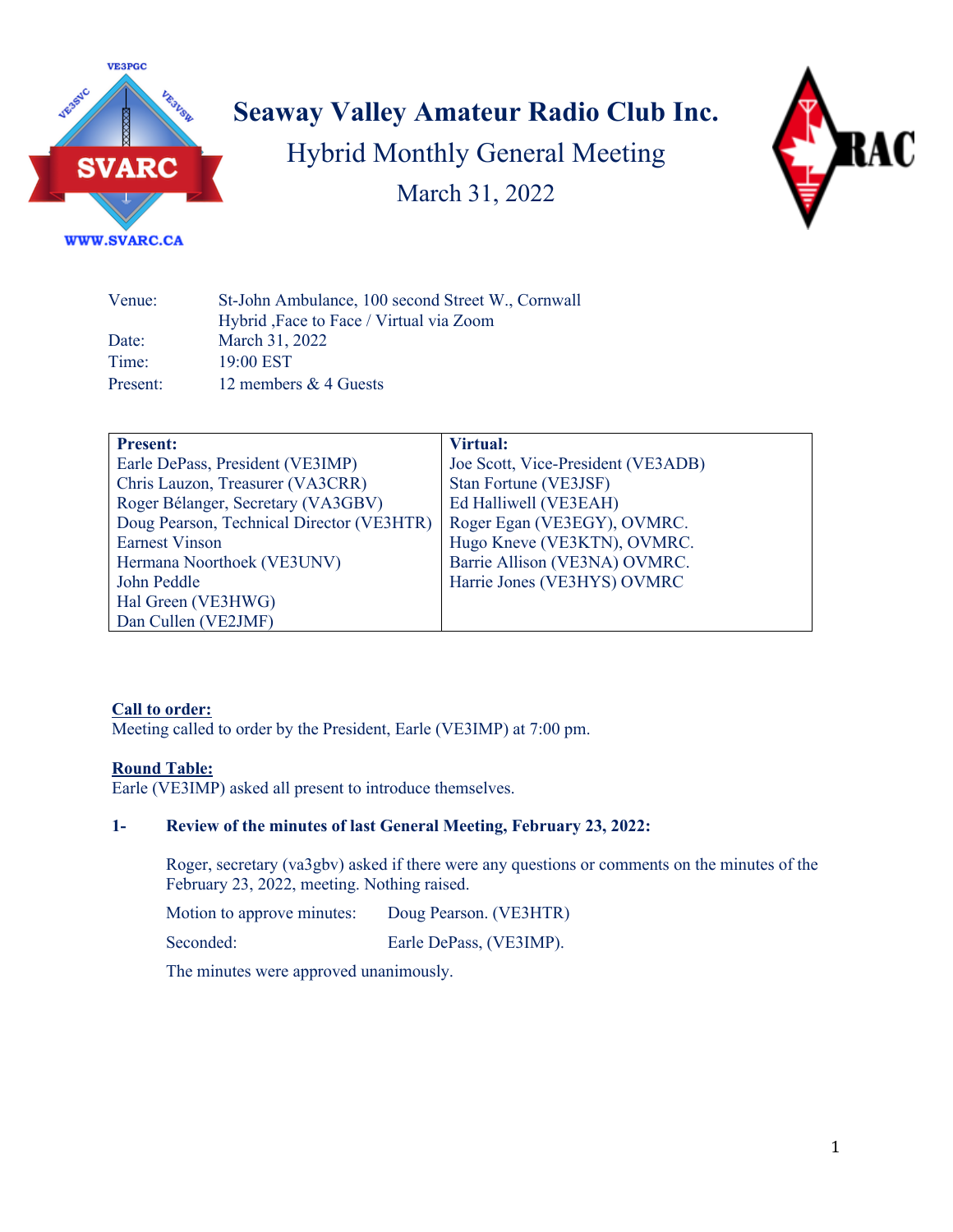#### **2- Treasurer's Report**

Chris, Treasurer (VA3CRR) reported:

| <b>Accessible funds:</b> | \$2754.74 |
|--------------------------|-----------|
| Shares:                  | \$50.00   |
| Total:                   | \$2804.74 |
| Repeater Fund:           | \$1259.04 |
| General Fund:            | \$1545.70 |

A \$45.19 cheque was issued to Roger (VA3GBV) for the purchase of a battery for the Fox. 3 Members renewed/Joined

#### **3- Secretary's Report:**

As of March 31, 2022, the SVARC has 34 Members in good standing.

#### **4- Net Managers Report:**

| Net Report for March 2022                   |                       |
|---------------------------------------------|-----------------------|
| Total number of check-ins on all repeaters: | 94                    |
| Total number of check-ins of VE3SVC:        | 37 avg 9 per week     |
| Total number of check-ins on VE3PGC:        | 32 avg8 per week      |
| Total number of check ins on Echo link:     | $\mathcal{D}_{\cdot}$ |
| Total number of check ins on DMR 2:         | 18 avg 4 per week     |

#### **5- Technical Directors Report:**

A repeater reset was required on the Bonneville site, which was performed by Doug (VE3HTR). To avoid having to access the repeater sites repeatedly for a reset, I.P. controlled power bars were ordered so that such resets can be performed remotely.

#### **6- Adoption of Bylaws:**

The Bylaws could not be adopted because the number of members present, in person and virtually was insufficient. As per the current Bylaws, amendments to the bylaws need to be approved by 50% plus one votes of the members in good standing.

The membership, as of March 31, 2022, count 34 members in good standing. Therefore, adoption of bylaws requires 18 favorable votes.

The Bylaws will be resubmitted to a vote at the April 27 meeting. In the meantime, members who do not expect to be present at the April meeting will solicited to see whether they wish to vote for adoption of the bylaws by proxy.

#### **7- General planning for the future:**

A planning calendar for 2022 is being attached in Annex I.

#### **8- General Discussion:**

- a. Raisin River Canoe Race Planning Meeting, held Tuesday, March 30 in Martintown. See summary in annex II.
- b. Field Day 2022: Firmed-up for June 25-26, 2022, at the Lost Villages site in Long Sault.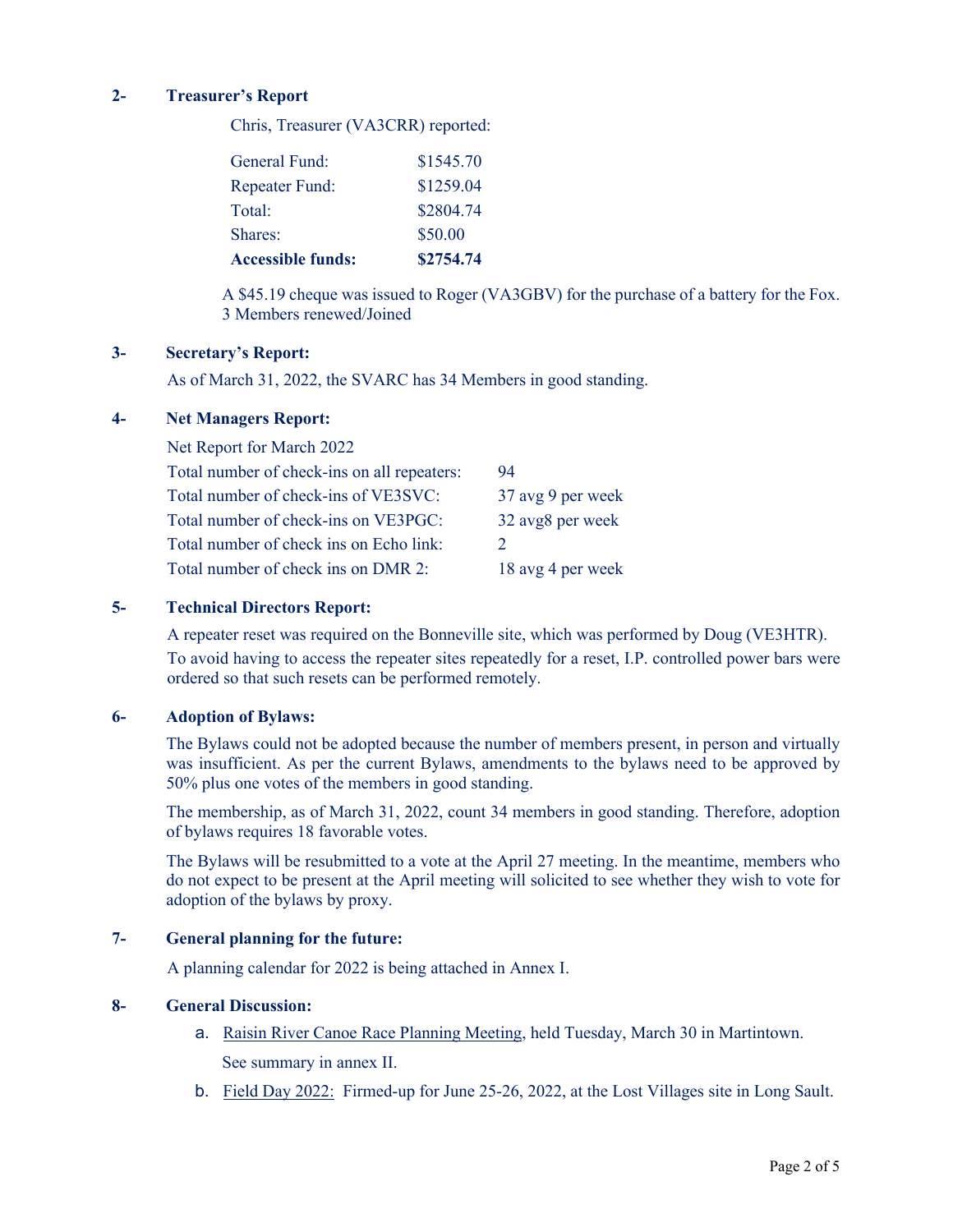- c. Club Jackets: Joe (VE3ADB is pursuing the purchase of Club winter jackets with *Rayco*  on Montreal Road. Because of the supply chain issue affecting just about every business, the jacket is being delayed beyond March.
- d. MS Bikeaton: This year the course will not come through Cornwall. Therefore, the SVARC will not have an official participation. However, members who want to participate should contact the OVMRC directly at: ottawavalleymobileradioclub@gmail.com
- e. Children treatment Center: There will not be a single day event this year. People will be left to pick a date and time to performe their bike ride. Therefore, there will not be any participation of the SVARC.
- f. Membership Cards: Earle has prepared the 2022 membership cards including RAC numbers. For those who want a hard copy of the card, they will be printed and made available at the next meeting on March 30, 2022, at St John Ambulance. These cards may also be issued electronically.

#### **9- New Business:**

None

#### **10- Next Meeting:**

Next meeting will be held in a hybrid mode, Wednesday April 27,2022 at the St John Ambulance, 100 Second St. W., Cornwall, ON K6J 1G5.

#### **11- Adjournment:**

Meeting was adjourned at 20:05 EDT

#### **12- Guest Speakers:**

Roger Egan (VE2EGY) and Harrie Jones (VE3HYS) made an excellent presentation on Fox hunting and radio orienteering in general.

Meeting adjourned by Earle (VE3IMP) at 20:40 EST.

Minutes submitted by Roger Bélanger (VA3GBV), Secretary, April 1, 2022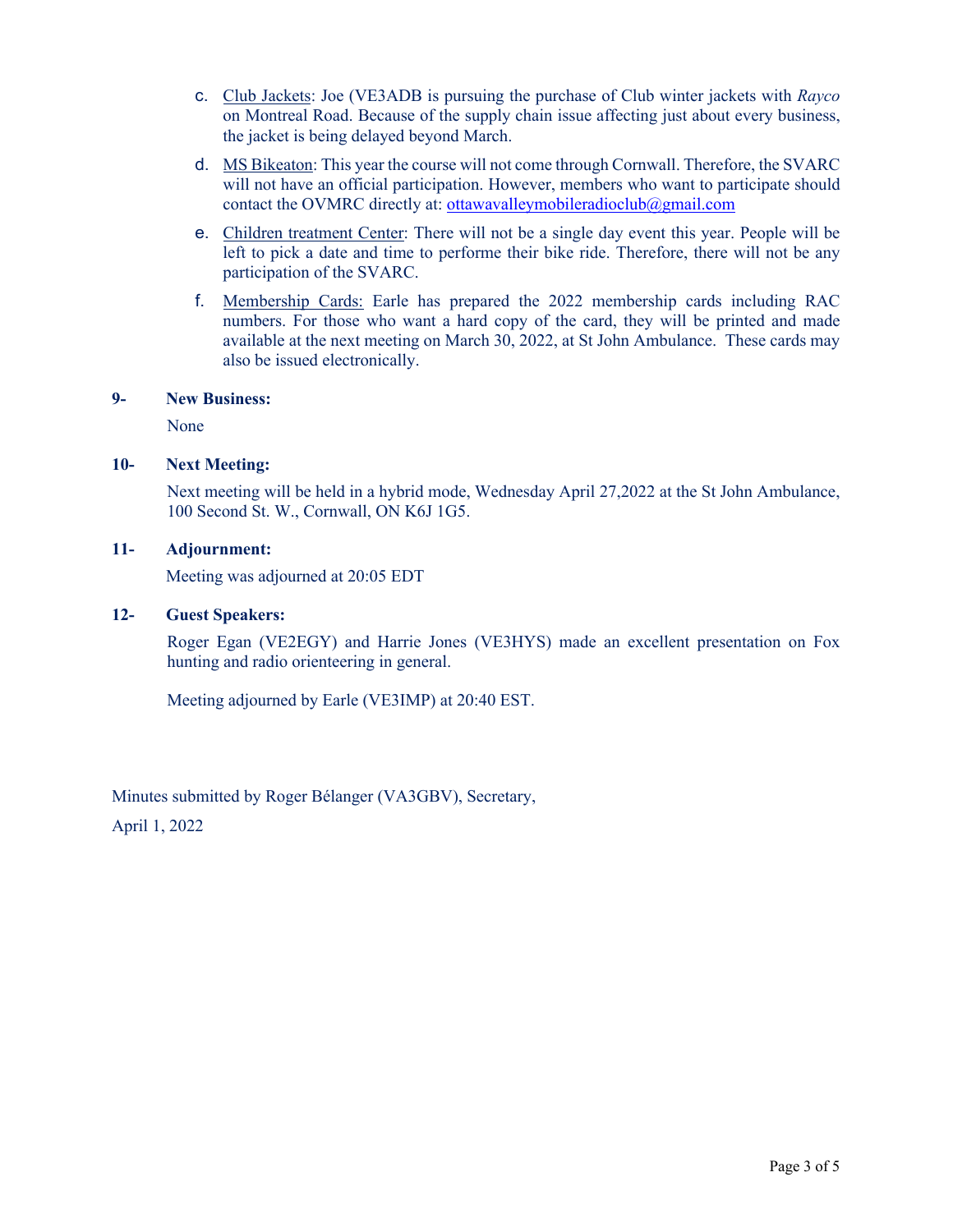| <b>Event Number</b> | Date               | Day     | <b>Time (Local)</b> | Item                         | Location                  | <b>Guest</b><br><b>Speaker</b> | Lead  |
|---------------------|--------------------|---------|---------------------|------------------------------|---------------------------|--------------------------------|-------|
|                     | February 12, 2022  | Sat.    | 13:00-15:00         | Fox Hunt (2022-2)            | Up To The Fox             | N/A                            | Art   |
| 2.                  | February 23, 2022  | Wed.    | 19:00-21:00         | <b>General Meeting</b>       | Virtual via Zoom          | John Grow                      | Earle |
| 3.                  | March 12, 2022     | Sat.    | 13:00-15:00         | Fox Hunt (2022-3)            | Up To The Fox             | N/A                            | Art   |
| 4.                  | March 31, 2022     | Wed.    | 19:00-21:00         | General Meeting              | St. John Ambulance HQ     | <b>TBD</b>                     | Earle |
| 5.                  | April 02, 2022     | Sat.    | 13:00-15:00         | Fox Hunt (2022-4)            | Up To The Fox             | N/A                            | ??    |
| 6.                  | April 27, 2022     | Wed.    | 19:00-21:00         | General Meeting              | St. John Ambulance HQ     | <b>TBD</b>                     | Earle |
| 7.                  | May 14, 2022       | Sat.    | 13:00-15:00         | Fox Hunt (2022-5)            | Up To The Fox             | N/A                            | ??    |
| 8.                  | May 25, 2022       | Wed.    | 19:00-21:00         | General Meeting              | St. John Ambulance HQ     | <b>TBD</b>                     | Earle |
| 9.                  | June 25-27, 2022   | Sat/Sun | All day             | Field Day 2022               | Lost Villages, Long Sault | N/A                            | ??    |
| 10.                 | June 29, 2022      | Wed.    | 19:00-21:00         | General Meeting              | St. John Ambulance HQ     | <b>TBD</b>                     | Earle |
|                     | <b>July 2022</b>   | N/A     | N/A                 | No General Meeting           | N/A                       | N/A                            | N/A   |
| 11.                 | July 09, 2022      | Sat.    | 13:00-15:00         | Fox Hunt                     | Up To The Fox             | N/A                            | ??    |
| 12.                 | July 23, 2022      | Sat.    | 13:00-19:00         | <b>SVARC Club BBQ</b>        | To be confirmed           | N/A                            | Earle |
|                     | August 2022        | N/A     | N/A                 | No General Meeting           | N/A                       | N/A                            | N/A   |
| 13.                 | August 13, 2022    | Sat.    | 13:00-15:00         | Fox Hunt $(2022-6)$          | Up To The Fox             | N/A                            | ??    |
| 14.                 | September 10, 2022 | Sat.    | 13:00-15:00         | Fox Hunt (2022-7)            | Up To The Fox             | N/A                            | ??    |
| 15.                 | September 28, 2022 | Wed.    | 19:00-21:00         | General Meeting              | St. John Ambulance HQ     | <b>TBD</b>                     | Earle |
| 16.                 | October 08, 2022   | Sat.    | 13:00-15:00         | Fox Hunt (2022-8)            | Up To The Fox             | N/A                            | ??    |
| 17.                 | October 26, 2022   | Wed.    | 19:00-21:00         | General Meeting              | St. John Ambulance HQ     | <b>TBD</b>                     | Earle |
| 18.                 | November 12, 2022  | Sat.    | 13:00-15:00         | Fox Hunt (2022-9)            | Up To The Fox             | N/A                            | ??    |
| 19.                 | November 23, 2022  | Wed.    | 19:00-21:00         | General Meeting              | St. John Ambulance HQ     | <b>TBD</b>                     | Earle |
| 20.                 | December 06, 2022  | Sat.    | 17:00-21:00         | <b>SVARC Christmas Party</b> | To be confirmed           | <b>TBD</b>                     | Earle |
| 21.                 | December 10, 2022  | Sat.    | 13:00-15:00         | Fox Hunt $(2022-10)$         | Up To The Fox             | N/A                            | ??    |

## **SVARC 2022 Annual Planning Calendar - Last Revised: avril 28, 2022**

#### **Notes:**

1. Monday evening weekly Nets take place each Monday, at 19:00L starting on the VE3SVC repeater,

2. Coffee Klatches usually take place on the 1<sup>st</sup>, 3<sup>rd</sup> and 5<sup>th</sup> Saturdays of each month, starting at 08:30L, at *The Village Diner*, 120 Tollgate Road,

3. Club meetings take place on the last Wednesday, of each month starting at 19:00L, at *St. John Ambulance HQ*, 100-2nd Street West, Cornwall,

4. Fox Hunts usually take place on the 2<sup>nd</sup> Saturday of each month, starting at 13:00L. Due to Field Day 2022 preparations, there will not be a Fox Hunt in June.